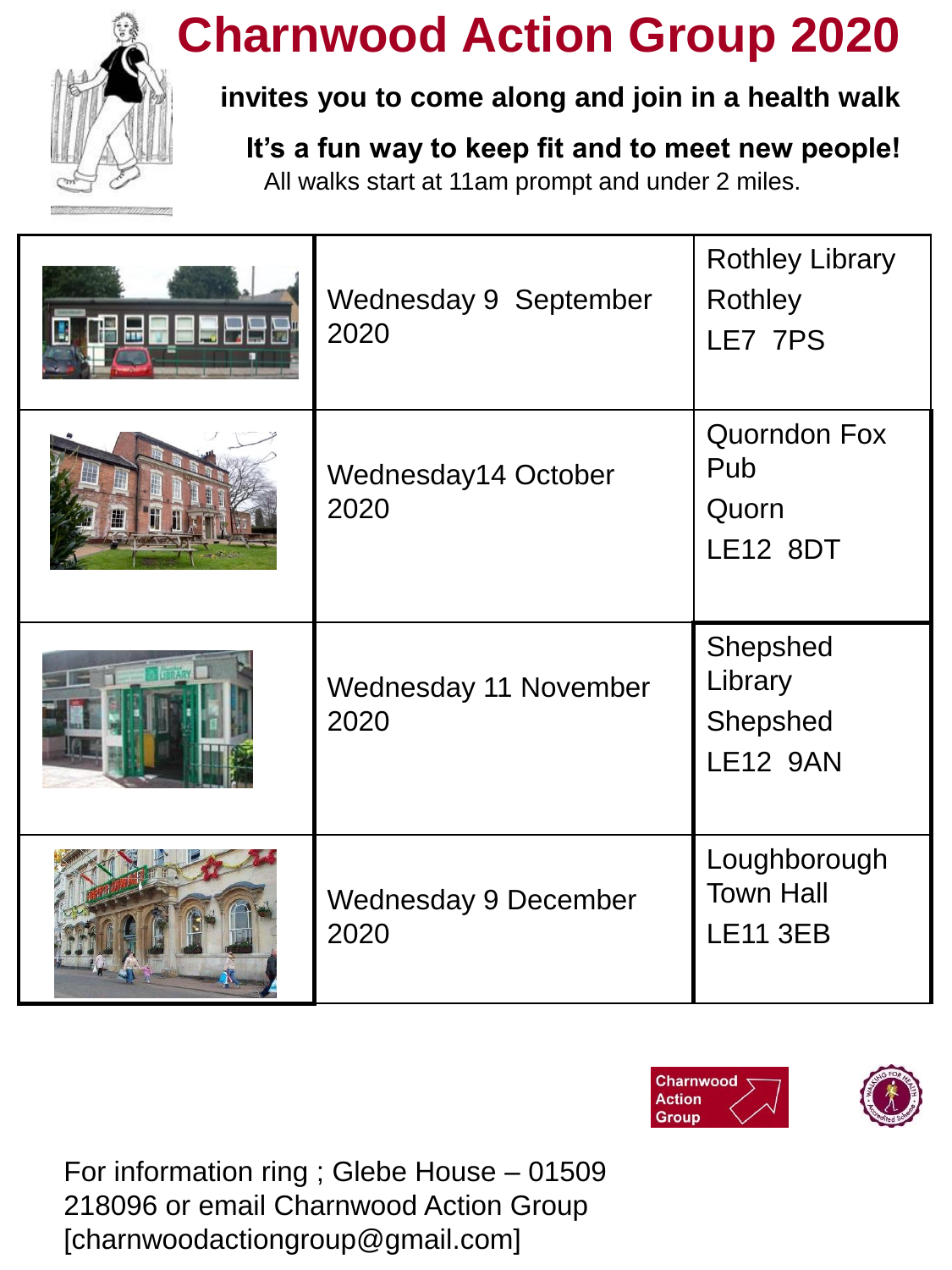

## **Charnwood Action Group 2020**

#### **invites you to come along and join in a health walk**

**It's a fun way to keep fit and to meet new people!**  All walks start at 11am prompt and under 2 miles.

| 屇                       | Wednesday 8 January 2020             | <b>Rothley Library</b><br>Rothley<br>LE7 7PS                        |
|-------------------------|--------------------------------------|---------------------------------------------------------------------|
| <b>TESCO</b><br>express | <b>Wednesday 12 February</b><br>2020 | <b>Tesco Express</b><br>139 Sibson Rd<br><b>Birstall</b><br>LE4 4ND |
|                         | Wednesday 11 March 2020              | Mountsorrel<br>Library<br><b>Mountsorrel</b><br><b>LE12 7AS</b>     |
| 羅                       | Wednesday 8 April 2020               | <b>Quorndon Fox</b><br>Pub<br>Quorn<br><b>LE12 8DT</b>              |



For information ring ; Glebe House – 01509 218096 or email Charnwood Action Group [charnwoodactiongroup@gmail.com]